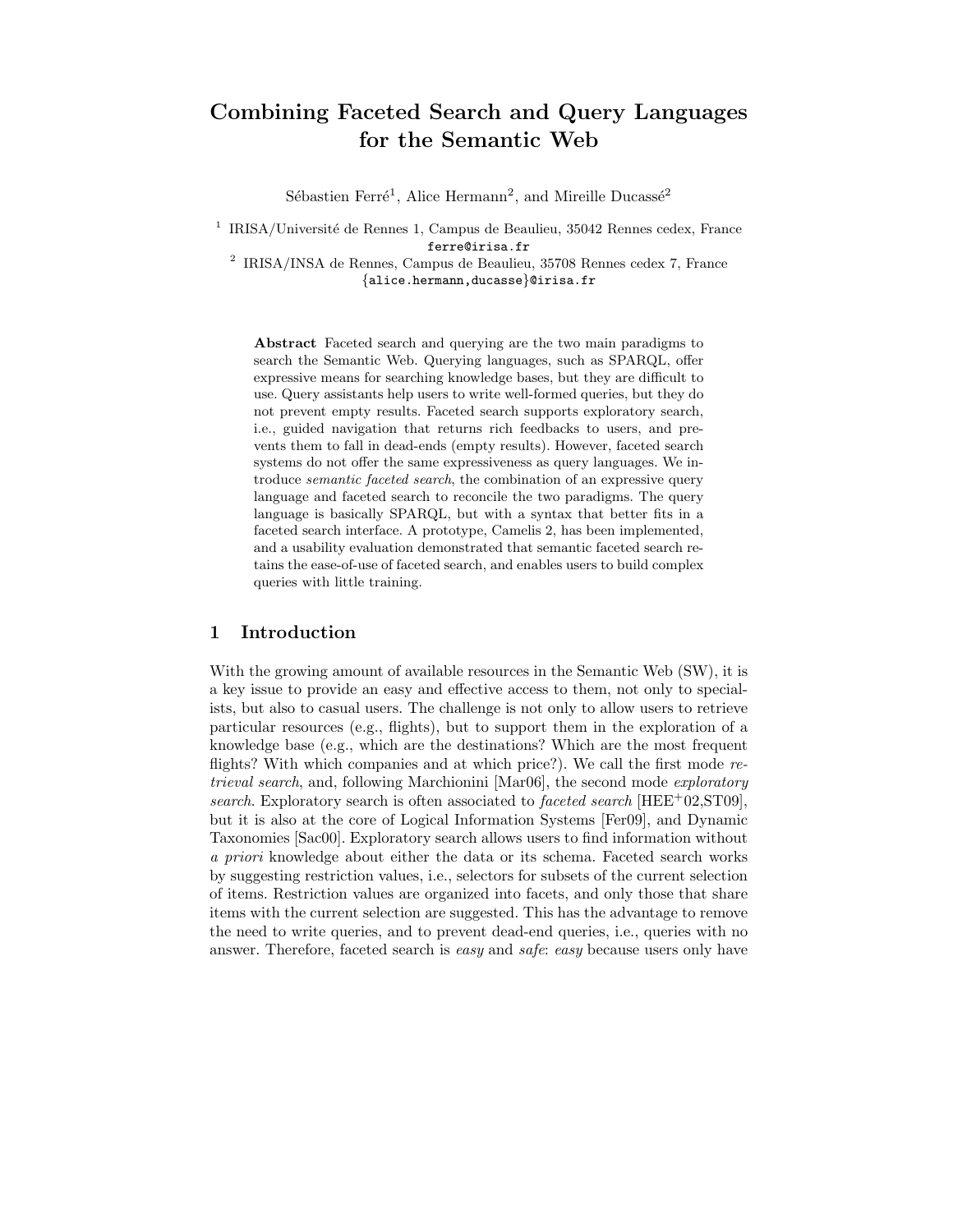to choose among the suggested restriction values, and safe because, whatever the choice made by users, the resulting selection is not empty. The selections that can be reached by navigation correspond to queries that are generally limited to conjunctions of restriction values, possibly with restricted negation and disjunction. This is far from the expressiveness of query languages for the semantic web, such as SPARQL<sup>1</sup>. SlashFacet [HvOH06] and BrowseRDF [ODD06] are faceted search systems for RDF data that extend the expressiveness of reachable queries, but still to a small fragment of SPARQL. For instance, both of them allow for neither cycles in graph patterns, nor unions of graph patterns (disjunction).

Querying languages for the semantic web, such as SPARQL [AG08], OWL-QL [FHH04], or SPARQL-DL [SP07], are quite expressive but are difficult to use, even for specialists. They do not return enough feedback to offer exploratory search, and nothing prevents users to write a query that has no answer. Indeed, even if users have a perfect knowledge of the syntax and semantics of the query language, they may be ignorant about the data schema, i.e., the *ontology*. If they also master the ontology or if they use a query assistant  $(e.g., Protégé<sup>2</sup>)$  or an auto-completion system (e.g., Ginseng [BKK05]), the query will be syntactically correct and semantically consistent w.r.t. the ontology but it can still produce no answer.

The contribution of this paper is to extend faceted search to the Semantic Web, so as to offer an exploratory search that is (1) easy to use, (2) safe, and (3) expressive. Ease-of-use and safeness are retained from existing faceted search systems by keeping their general principles, as well as the visual aspect of their interface. Expressiveness is obtained by representing the current selection by a query rather than by a set of items, and by representing navigation links by query transformations rather than by set operations (e.g., intersection). In this way, the expressiveness of faceted search is determined by the expressiveness of the query language, rather than by the combinatorics of user interface controls. In this paper, the query language is based on SPARQL graph patterns, but with a syntax that better fits in a faceted search interface: LISQL.

The use of queries for representing selections in faceted search has other benefits than navigation expressiveness. The current query is an intensional description of the current selection that complements its extensional description (listing of items). It informs users in a precise and concise way about their exact position in the navigation space. It can easily be copied and pasted, stored and retrieved later. Finally, it allows expert users to modify the query by hand at any stage of the navigation process, without loosing the ability to proceed by navigation.

The paper is organized as follows. Section 2 presents semantic faceted search, and illustrates it with our prototype implementation Camelis 2. Section 3 reports about a user study that demonstrates the usability of our approach. Our approach is also compared in Section 4 to other work in faceted search for the Semantic Web. Section 5 concludes this paper.

 $1$  see http://www.w3.org/TR/rdf-sparql-query/

<sup>2</sup> See http://protege.stanford.edu/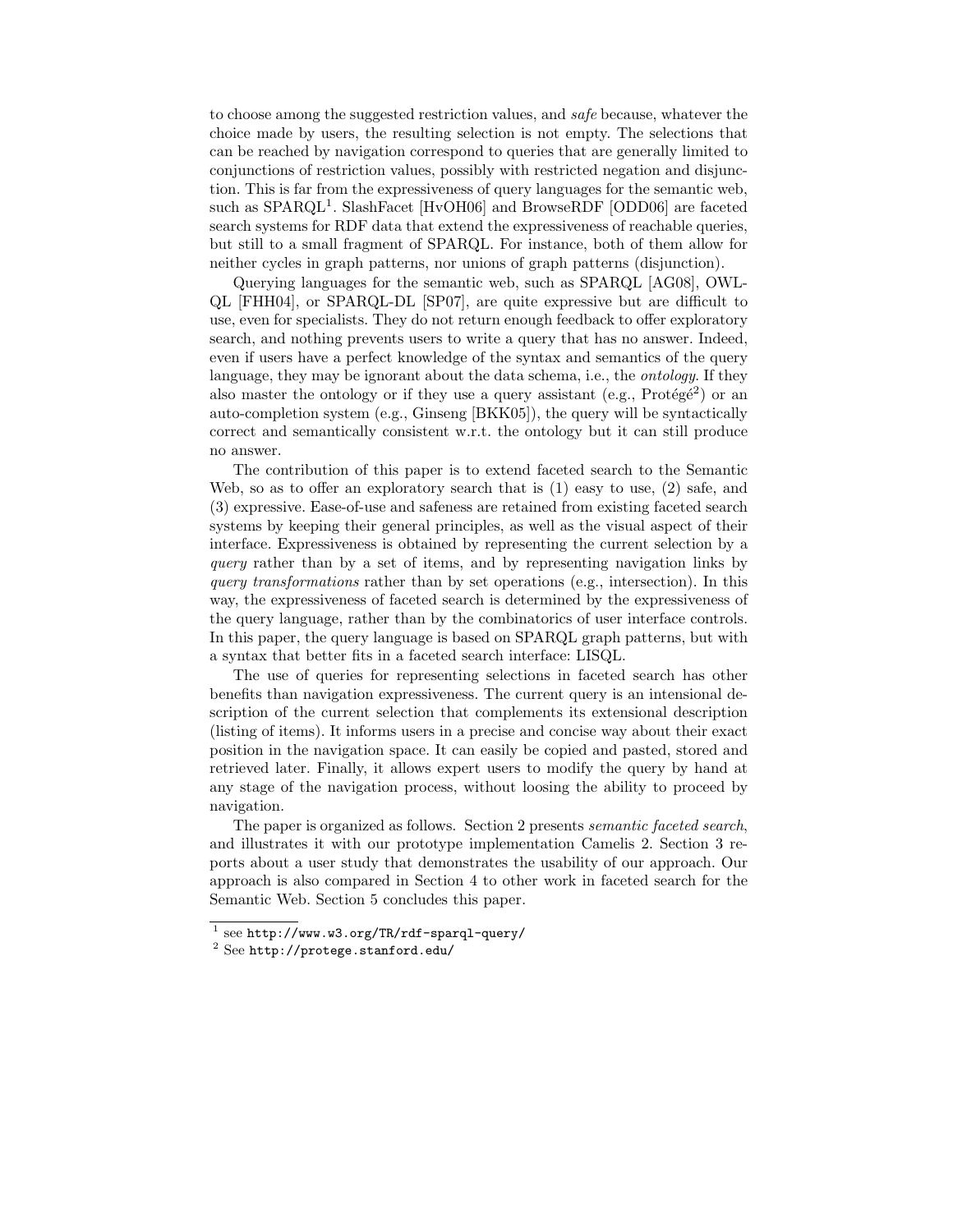# 2 Semantic Faceted Search

The principle of our approach, Semantic Faceted Search (SFS), is to reconcile querying and navigation. Navigation can be defined as moving from place to place through navigation links. In faceted search, a navigation place is a set of items, and a navigation link is the choice of a restriction value. In SFS, a navigation place is defined by a query, whose answers form the current set of items; and a navigation link is defined as a query transformation. The set of possible query transformations is designed to make it possible to build arbitrary queries. However, the set of navigation links is restricted to those query transformations that do not lead to empty results, like in standard faceted search. In the following, SFS is illustrated on genealogical datasets converted from GED files<sup>3</sup>.

#### 2.1 Queries and Query Transformations

The reference query language for the Semantic Web is SPARQL. While its semantics is adequate to our needs, we find that its syntax is not best-suited to SFS. First, it makes it difficult to define query transformations, because it is not regular and compositional enough. Second, it tends to be verbose, and exhibits relational algebra operators, and a number of symbols that are alien to most people: e.g., UNION, &&.

We propose an alternative syntax, LISQL, for a large fragment of SPARQL. This fragment corresponds to unary queries, i.e., queries with only one variable in the SELECT clause. This restriction is not due to LISQL, but to the very definition of faceted search, where a navigation place is a set and not a relation. For reasons of space, we present LISQL and its query transformations through examples only. Full definitions can be found in a research report [FHD11].

As an illustrating example covering all aspects of LISQL, we consider the task of retrieving, in the genealogy of George Washington, "every person that was born in 1601 or 1649 at some place in England, and some child of which was not born at the same place". In SPARQL, this query can be expressed as follows.

```
SELECT DISTINCT ?p
WHERE {
    ?p a person.
    ?p birth ?b.
        ?b year ?y FILTER (?y=1601 || ?y=1649).
        ?b place ?X. ?X in England.
    ?c father ?p.
        ?c birth ?bc.
            ?bc place ?pc FILTER ?pc != ?X }
```
The same query can be expressed in LISQL as:

 $^3$  http://jay.askren.net/Projects/SemWeb/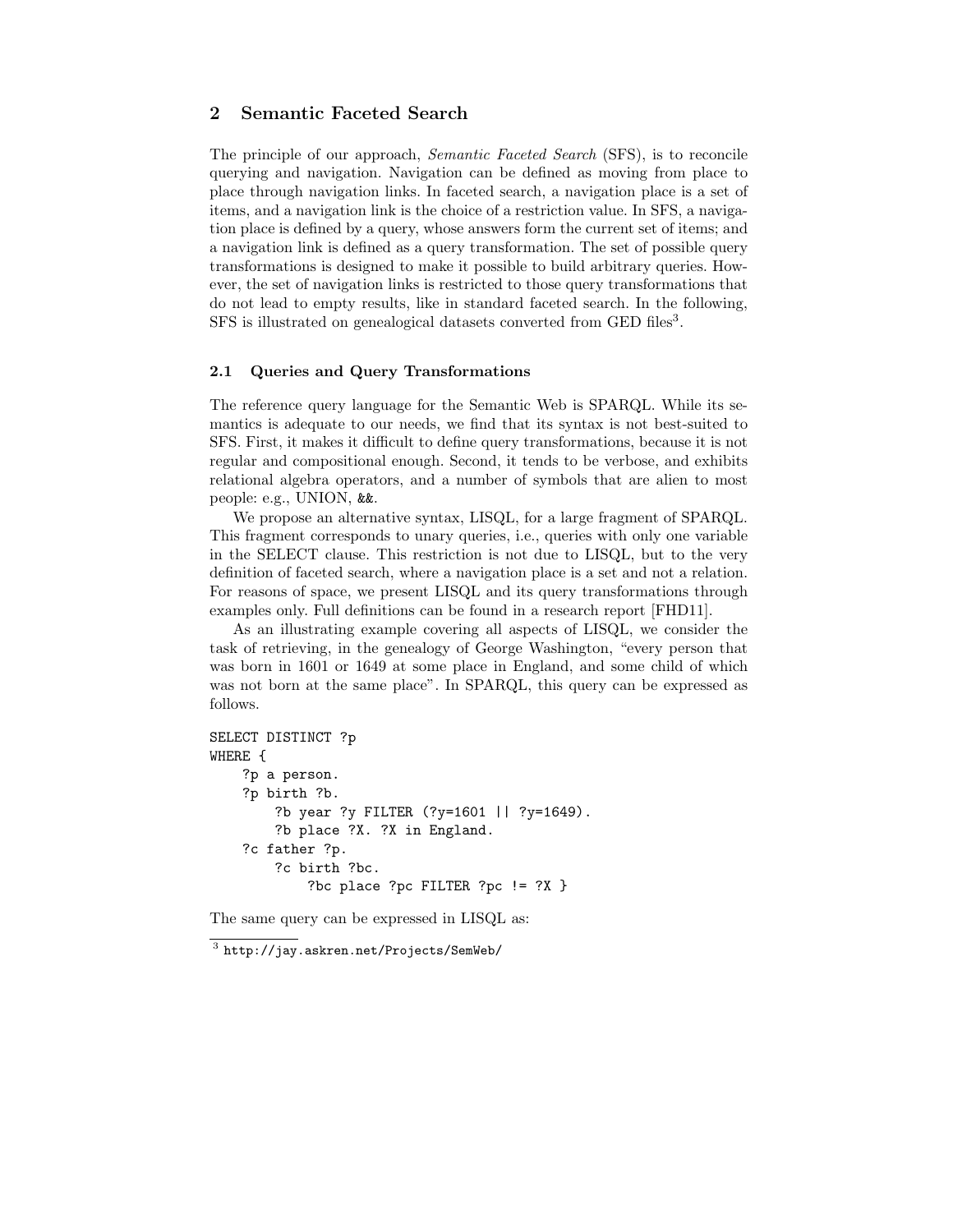a person and birth : (year : (1601 or 1649) and place : (?X and in England)) and father of birth : place : not ?X.

A LISQL query is a LISQL expression, where some subexpression, the query focus, is underlined. LISQL expressions denote sets of items (RDF resources), and can be coordinated by Boolean operators that correspond to set operations: and for intersection, or for union, and not for complement. Atomic expressions can be individuals (e.g., 1601, England) that denote themselves as singleton sets, or classes (e.g., person) that denote their set of instances. The subexpression year : (1601 or 1649) is a *restriction*, made of the property year and of the subexpression, (1601 or 1649), and here denotes the set of events whose year is 1601 or 1649. The keyword  $(\sigma f)$  is used instead of  $(\cdot)$  for the inverse reading of a property. The variable ?X is here used to refer to the birthplace of the father, whatever it is. A LISQL expression translates to a SPARQL graph pattern, using a variable for each entity. The query focus determines which of those variables is put in the SELECT clause. Therefore, the query a woman and father : ? denotes the women's fathers, and is equivalent to father of a woman. A focus is never ambiguous; however, two different foci can be equivalent, i.e., put the same variable in the SELECT clause, if they are conjunctively coordinated or associated to a same LISQL variable. LISQL variables therefore allow for cycles in the graph patterns.

We present the different kinds of query transformations through a possible scenario for building the above query. Table 1 gives for each step the query transformations, and the resulting intermediate query. Most transformations apply to the query focus, letting the rest of the query unchanged. Transformation Reset resets the whole query to the most general query ?. Transformation And appends a given subexpression to the focus, connecting the two with and (? is a neutral element for and). When the focus is on the whole expression, this transformation corresponds to faceted search selection. Transformation Focus on moves the focus on a given subexpression. Transformation Cross is an abbreviation for a common navigation idiom: the And of a restriction followed by a Focus on the subexpression of the restriction. Transformation Name does the same as a And, but for a freshly generated variable. The And of the same variable at a later stage allows for the formation of cycles. Transformation  $Or$  introduces an alternative to the focus with the connector or. Transformation Not applies the connector not to the focus.

Only transformation And requires a LISQL expression to be passed. A set of expressions is suggested to the user so as to avoid dead-ends, and to allow for arbitrarily complex queries. It is sufficient to suggest individuals, variables already in the query, classes, and unqualified restrictions (e.g., father of ?) [FHD11].

#### 2.2 Faceted User Interface and Interaction

 $SFS$  has been implemented as a prototype, Camelis  $2<sup>4</sup>$ . Figure 1 shows a screenshot of Camelis 2. From top to bottom, and from left to right, it is composed of

 $^4$  downloadable at  ${\tt http://www.irisa.fr/LIS/ferre/camelis/camelis2.html}$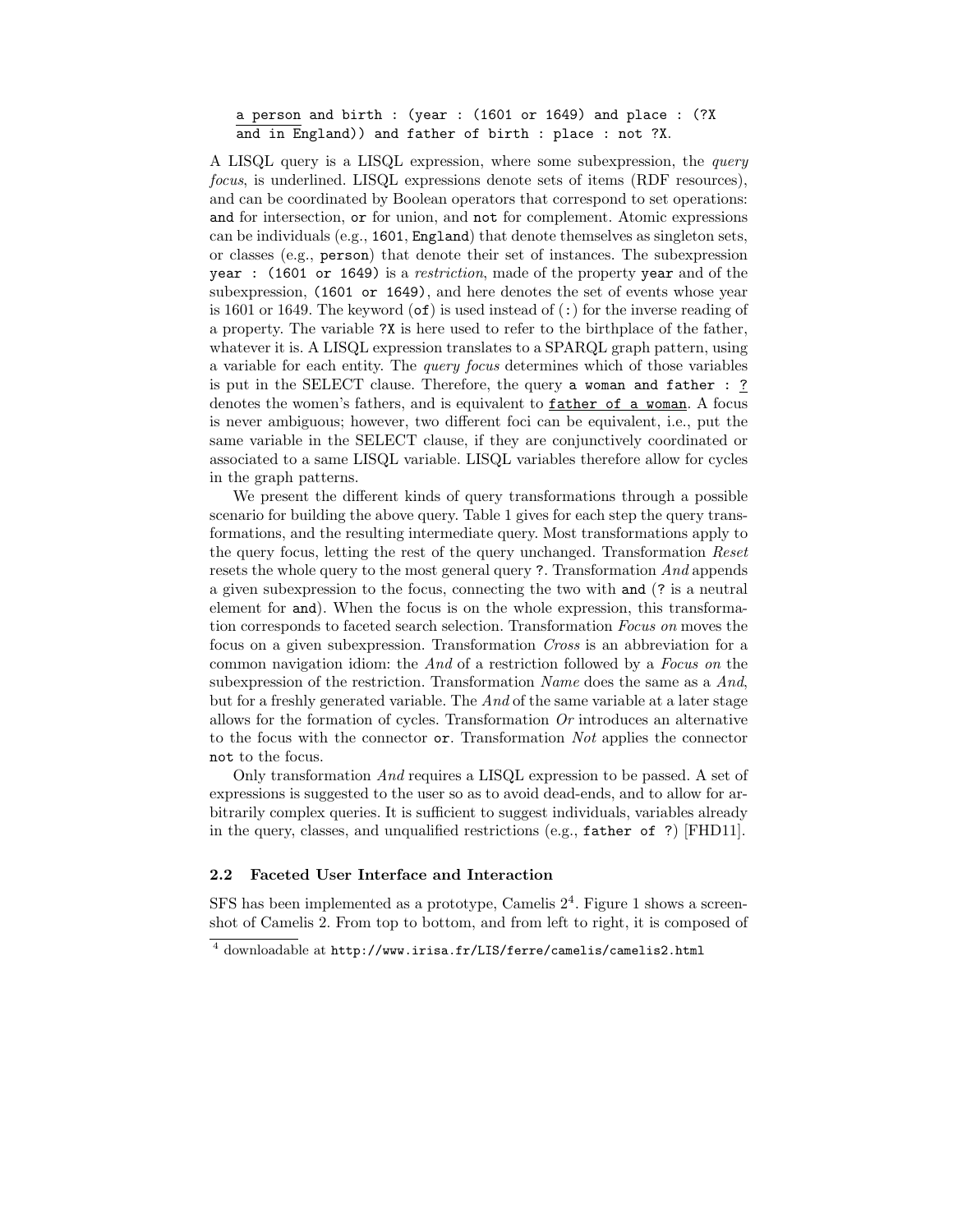| $\overline{0}$ | Reset                                                                 |
|----------------|-----------------------------------------------------------------------|
|                | $\overline{\mathbf{?}}$                                               |
| $\mathbf{1}$   | $ And$ a person                                                       |
|                | a person                                                              |
|                | $2 \mid And$ birth : year : 1601                                      |
|                | a person and birth : year : 1601                                      |
| 3              | $ Focus\> on\> year\> : \> 1601$                                      |
|                | a person and birth : year : 1601                                      |
|                | 4   $Cross$ place : ? + Name                                          |
|                | a person and birth : (year : 1601 and place : $?X$ )                  |
| 5              | $ And$ in England                                                     |
|                | a person and birth : (year : 1601 and place : (?X and in England))    |
| 6              | Focus on $1601 + Or$                                                  |
|                | a person and birth : (year : (1601 or ?) and place : (?X and in       |
|                | England))                                                             |
| $\overline{7}$ | And 1649                                                              |
|                | a person and birth : (year : (1601 or 1649) and place : (?X and in    |
|                | England))                                                             |
| 8              | <i>Focus on</i> a person $+$ <i>Cross</i> father of birth : place : ? |
|                | a person and birth : (year : (1601 or 1649) and place : (?X and in    |
|                | England)) and father of birth : place : ?                             |
| 9              | Not                                                                   |
|                | a person and birth : (year : (1601 or 1649) and place : (?X and in    |
|                | England)) and father of birth : place : not $?$                       |
|                | $10 And$ ?X + Focus on a person                                       |
|                | a person and birth : (year : (1601 or 1649) and place : (?X and in    |
|                | England)) and father of birth : place : not ?X                        |

Table1. A navigation scenario in Camelis 2 on the genealogy of George Washington.

a menu bar  $(M)$ , a toolbar  $(T)$ , a query box  $(Q)$ , query controls  $(QC)$ , feature controls (FC), an answer list or extension box (E), a facet hierarchy (F), and a set of value boxes (V). A query engine can be derived from Camelis 2 by retaining only the components Q and E. A standard faceted search system can be derived by retaining only the components E, F, and V.

Navigation links, i.e., suggested query transformations, are available on all components. Whenever a navigation control is triggered, the corresponding query transformation is applied, and components (Q,E,F,V) are refreshed accordingly. The toolbar  $(T)$  has a button for *Reset*. The query box  $(Q)$  is clickable for setting the focus on any subexpression. Query controls (QC) provide buttons for Name, Or, Not (and a few others). Every element of components  $(E, F, V)$  can be used as an argument for And, with the guarantee that the resulting query does have answers; And is replaced by Cross for unqualified restrictions. The contents of components (E,F,V) play the role of restriction values in standard faceted search, and are here dispatched in the three components according to their type. The facet hierarchy (F) contains variables of the current query (e.g., ?X, classes (e.g.,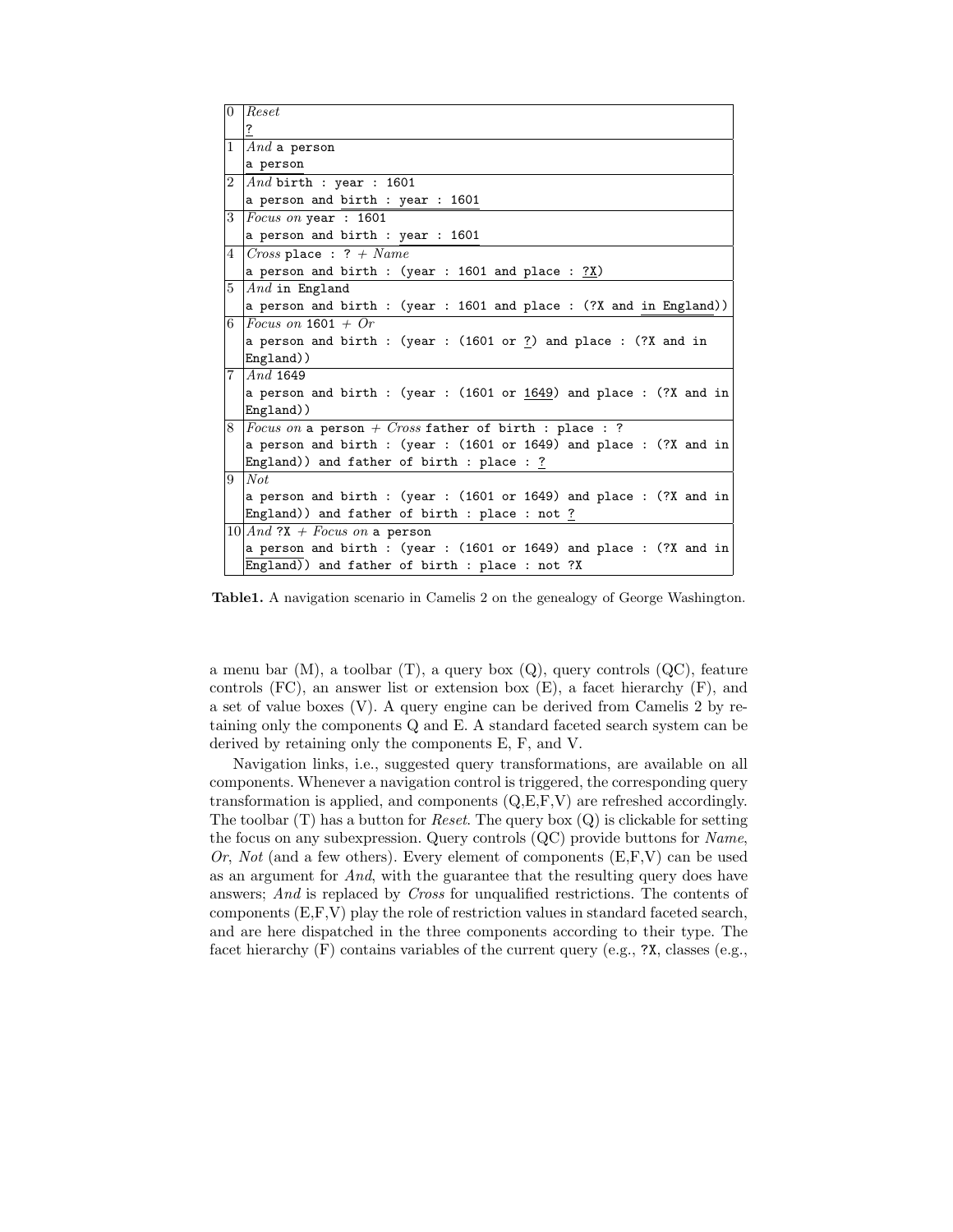

Figure1. A screenshot of the user interface of Camelis 2. It shows the selection of male persons whose lastname is Washington.

a person), and *unqualified* restrictions (e.g., father of ?, birth : year : ?). Value boxes  $(V)$  contain *qualified* restrictions with individuals as subexpressions (e.g., father of 'George Washington', birth : year : 1601), grouped by property path. The extension box (E) contains individuals (e.g., England). The hierarchical organization of facets in (F) is based on RDFS class and property hierarchies. A value box  $(V)$  is hierarchically organized according to the last property of its property path, if it is transitive (e.g, in).

# 3 Usability Evaluation

This section reports on the evaluation of Semantic Faceted Search in terms of usability<sup>5</sup>, we have measured the ability of users to answer questions of various complexities, as well as their response times. Results are strongly positive and demonstrate that semantic faceted search offers expressiveness and ease-of-use at the same time.

Methodology. The subjects consisted of 20 graduate students in computer science. They had prior knowledge of relational databases but neither of Camelis 2,

 $^5$  Details can be found on  $\texttt{http://www.irisa.fr/LIS/alice.hermann/camelis2.html}$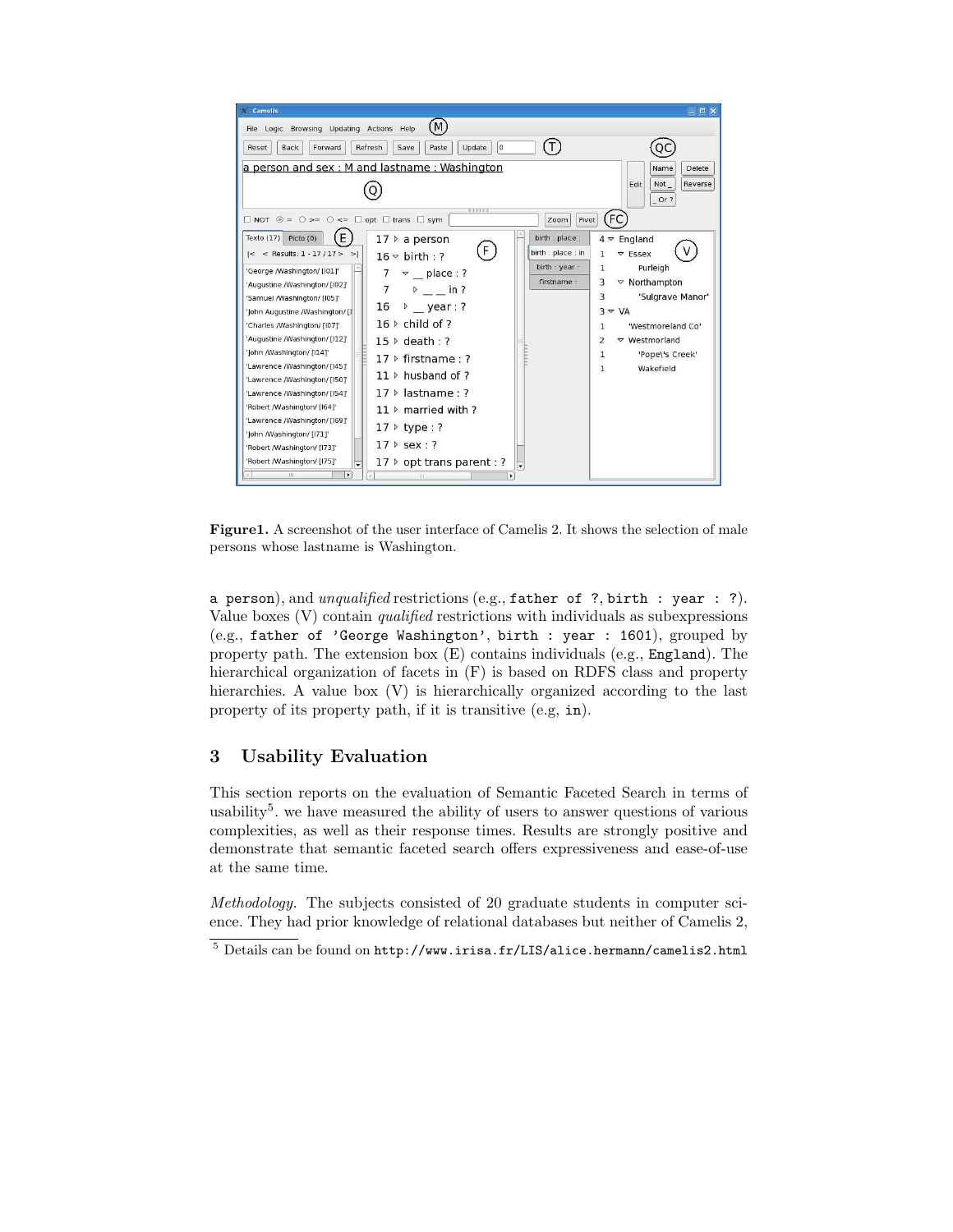

Figure2. Average time and number of correct queries and answers for each question

nor of faceted search, nor of semantic web. None was familiar with the dataset used in the evaluation. The evaluation was conducted in three phases. First, the subjects learned how to use Camelis 2 through a 20min tutorial, and had 10 more minutes for free use and questions. Second, subjects were asked to answer a set of questions, using Camelis 2. We recorded their answers, the queries they built, and the time spent on each question.

The test was composed of 18 questions, with smoothly increasing difficulty. The questions can be grouped in 7 categories: the first 2 categories are covered by standard faceted search, while the 5 other categories are not in general. The first category, Visualization, did not require the creation of a query. The exploration of the facet hierarchy was sufficient: e.g., "How many men are there?". In the second category, Selection, we asked to count or list items that have a particular feature: e.g., "How many women are named Mary?". In the third category, Path, subjects had to follow a path of properties: e.g., "Which man is married with a woman born in 1708?". The fourth category, Disjunction, required to use disjunction: e.g., "Which women have for mother Jane Butler or Mary Ball?". The fifth category, Negation, required to use negation: e.g., "How many women have a mother whose death's place is not Warner Hall?". The sixth category, Inverse, required to use the inverse of a property: e.g., "Who was born in the same place as Robert Washington?". In the seventh category, Cycle, required the use of variables: e.g., "How many persons have the same firstname as one of their parent?".

Results. Figure 2 shows the number of correct queries and answers, the average time spent on each question and the number of participants who had a correct query for at least one question of each category. For example, in category "Visualization", the first two questions had 20 correct answers and queries; the third question had 10 correct answers and 13 correct queries; all the 20 participants had a correct query for at least one question of the category; the average re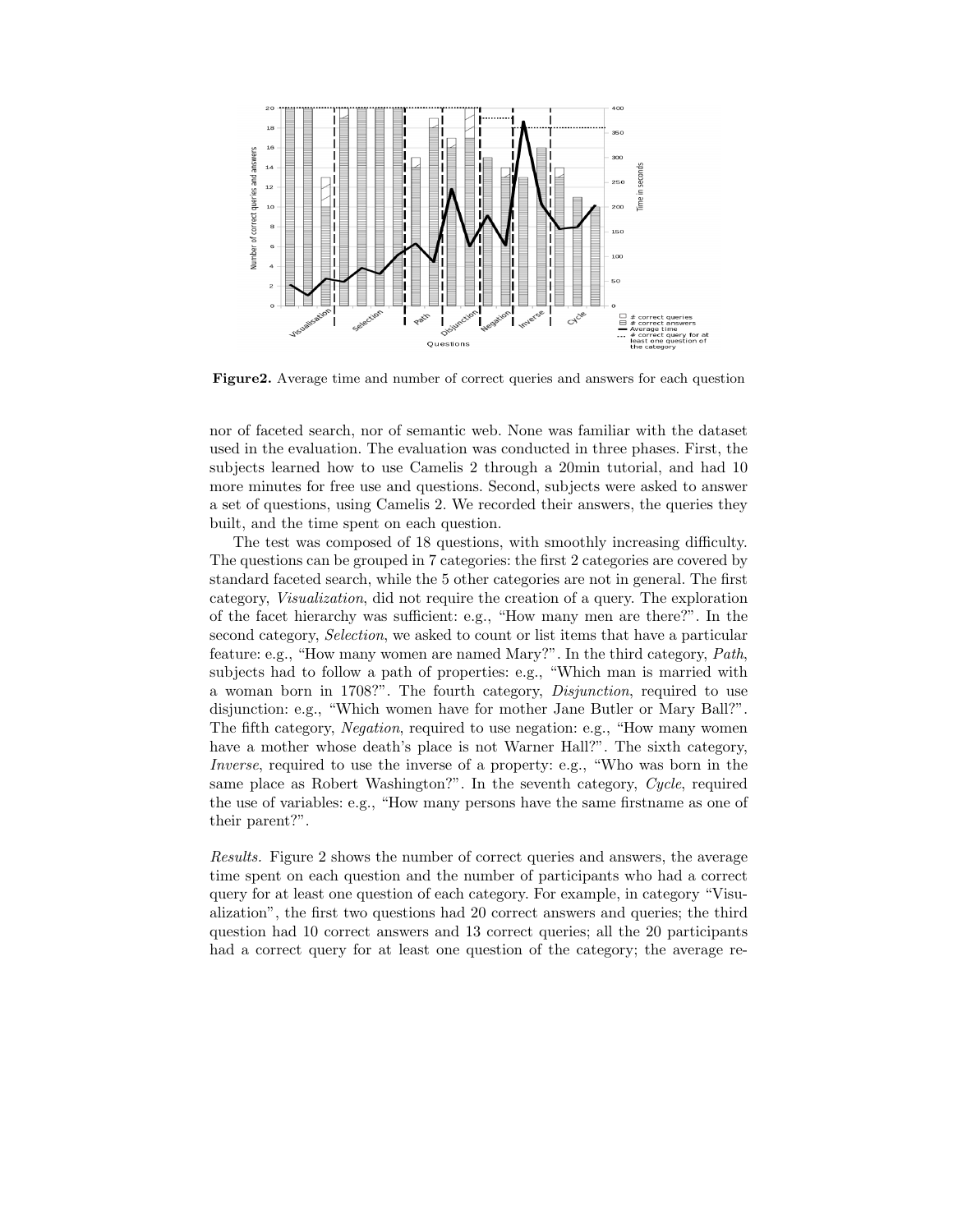sponse times were respectively 43, 21, and 55 seconds. The difference between the number of correct queries and correct answers is explained by the fact that some subjects forgot to set the focus on the whole query after building the query.

All subjects but one had correct answers to more than half of the questions. Half of the subjects had the correct answers to at least 15 questions out of 18. Two subjects answered correctly to 17 questions, their unique error was on a disjunction question for one and on a negation question for the other. All subjects had the correct query for at least 11 questions. For each question, there is at least 50 percent of success. The subjects spent an average time of 40 minutes on the test, the quickest one spent 21 minutes and the slowest one 58 minutes.

The first 2 categories corresponding to standard faceted search, visualization and selection, had a high success rate (between 94 and 100) except for the third question. The most likely explanation for the latter is that the previous question was so simple (a man) that subjects forgot to reset the query between the questions 2 and 3. All questions of the first two categories were answered in less than 1 minute and 43 seconds on average. Those results indicate that the more complex user interface of semantic faceted search does not entail a loss of usability compared to standard faceted search for the same tasks.

For other categories, all subjects but two managed to answer correctly at least one question of each category. Within each category, we observed that response times decreased, except for the Cycle category. At the same time, for Path, Disjunction and Inverse, the number of correct answers and queries increased. Those results suggest a quick learning process of the subjects. The decrease in category Negation is explained by a design flaw in the interface. For category Cycle, we conjecture some lassitude at the end of the test. Nevertheless, all but two subjects answered correctly to at least one of Cycle questions. The peak of response time in category Inverse is explained by the lack of inverse property examples in the tutorial. It is noticeable that subjects, nevertheless, managed to solve the Inverse questions with a reasonable success rate, and a decreasing response time.

### 4 Related Work

As faceted search is becoming widespread, a number of proposals have been made to apply it on the Semantic Web (SW). They all have in common to assume that data is represented in a SW format, either RDF(S) or OWL. Most of them, such as Ontogator [MHS06], mSpace<sup>6</sup>, and Longwell<sup>7</sup>, do not claim for a contribution in terms of expressiveness, and contribute either to the design of better interfaces and visualizations, or to methods for the rapid or user-centric configuration of faceted views [SVH07]. Therefore, their contributions are somewhat orthogonal to ours, and could certainly complement ours. Other approaches, such as Slash-Facet [HvOH06], BrowseRDF [ODD06], and SOR [LMZ+07], extend faceted search towards a more expressive navigation.

 $^6$  see http://mspace.fm/

<sup>7</sup> see http://simile.mit.edu/wiki/Longwell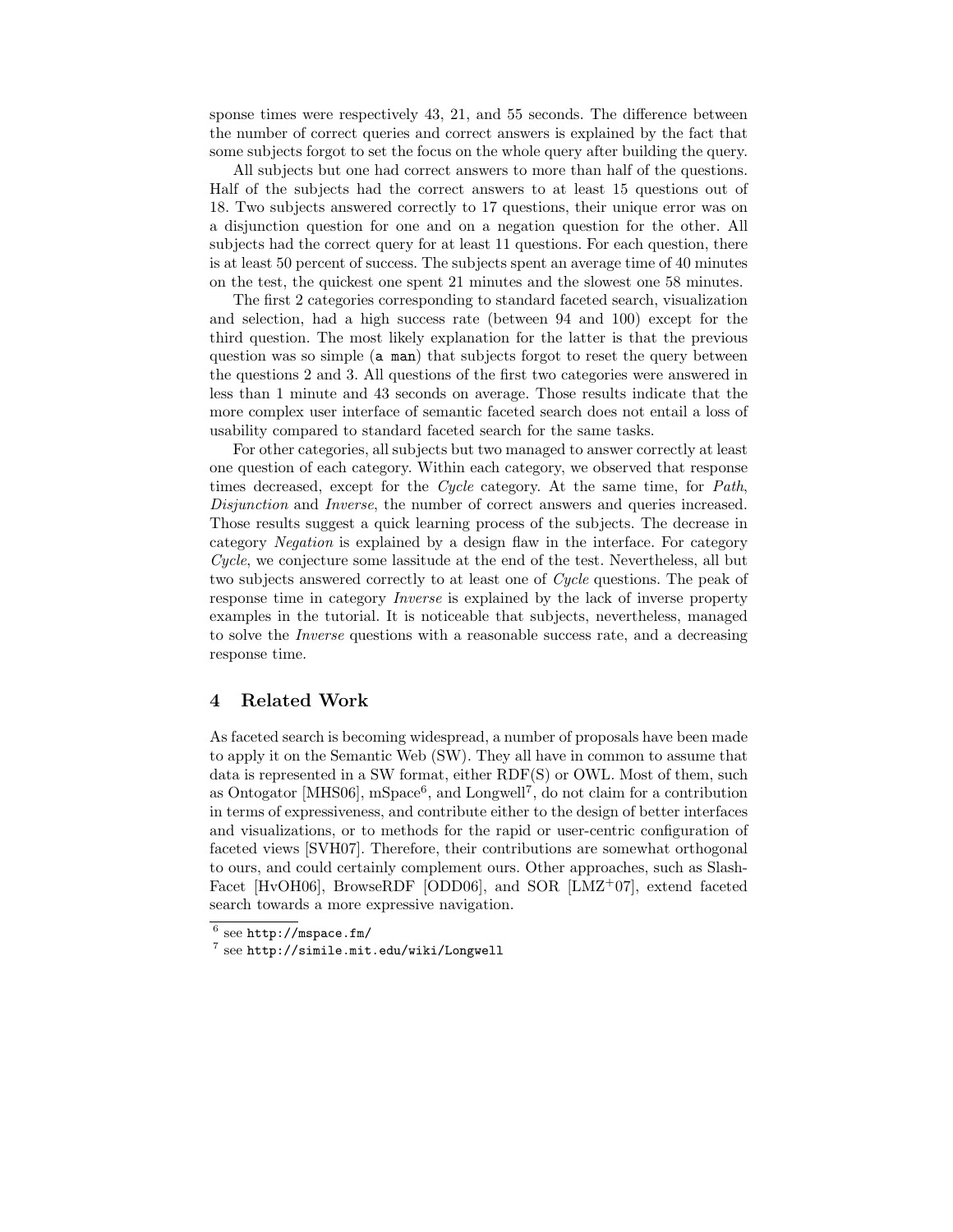The most essential ingredient for an expressive and flexible semantic search in RDF graphs is *focus change*. It allows to change the perspective without changing the underlying graph pattern. To the best of our knowledge, no faceted search system offers this in a general way. SlashFacet and SOR have the *crossing* operation that selects the images of the items in the current selection through a property. Crossing includes a focus change, but crossing back a property is not equivalent to a focus change, because it introduces an additional restriction: starting from a query Q and crossing  $p : ?$  and then p of ? leads to p : p of Q instead of Q and p : ? (they are not equivalent). Other systems allow to focus on different types of items, but this focus cannot be changed in the course of a search. For example, in a dataset about publications, a choice has to be made between authors and documents.

It is generally considered that the query should be hidden from the interface. In fact, in most faceted search systems, the query is displayed as the list of the restriction values users have already selected in the course of their search. This is important so that users do not feel lost, and can easily reverse previous selections. When expressiveness is raised to SPARQL with graph patterns, disjunction, and negation, it becomes necessary to introduce syntax. While, in Camelis 2, the query is simply rendered as a sentence following some grammar, nothing prevents to render syntax through graphical widgets (e.g., lists for conjunction, trees for restrictions, tab panels for disjunction).

Disjunction and negation are either absent or strongly limited in existing approaches. Disjunction is restricted to build sets of values or sets of items, e.g., in SlashFacet. Negation is restricted to restriction values, and also applies to unqualified restrictions (not father of ?) in BrowseRDF. No other system allows to form cycles as we do with variables.

### 5 Conclusion

We have introduced *Semantic Faceted Search* (SFS) as a search paradigm for Semantic Web knowledge bases, in particular RDF graphs. It combines the expressiveness of the SPARQL query language, and the benefits of exploratory search and faceted search. The user interface of semantic faceted search includes the user interface of other faceted search systems, and can be used as such. It adds a query box to tell users where they are in their search, and to allow them to change the focus or to remove query parts. It also adds a few controls for applying some query transformations such as insertion/deletion of disjunction, negation, and variables. We have introduced a new query syntax, LISQL, to better fit with a faceted interface and query transformations. Beside the list of selected items, the user interface has a hierarchy of facets organizing classes and properties by subsumption.

SFS has been implemented as a prototype, Camelis 2. Its usability has been demonstrated through a user study, where, after a short training, all subjects were able to answer simple questions, and most of them were able to answer complex questions involving disjunction, negation, or cycles. This means seman